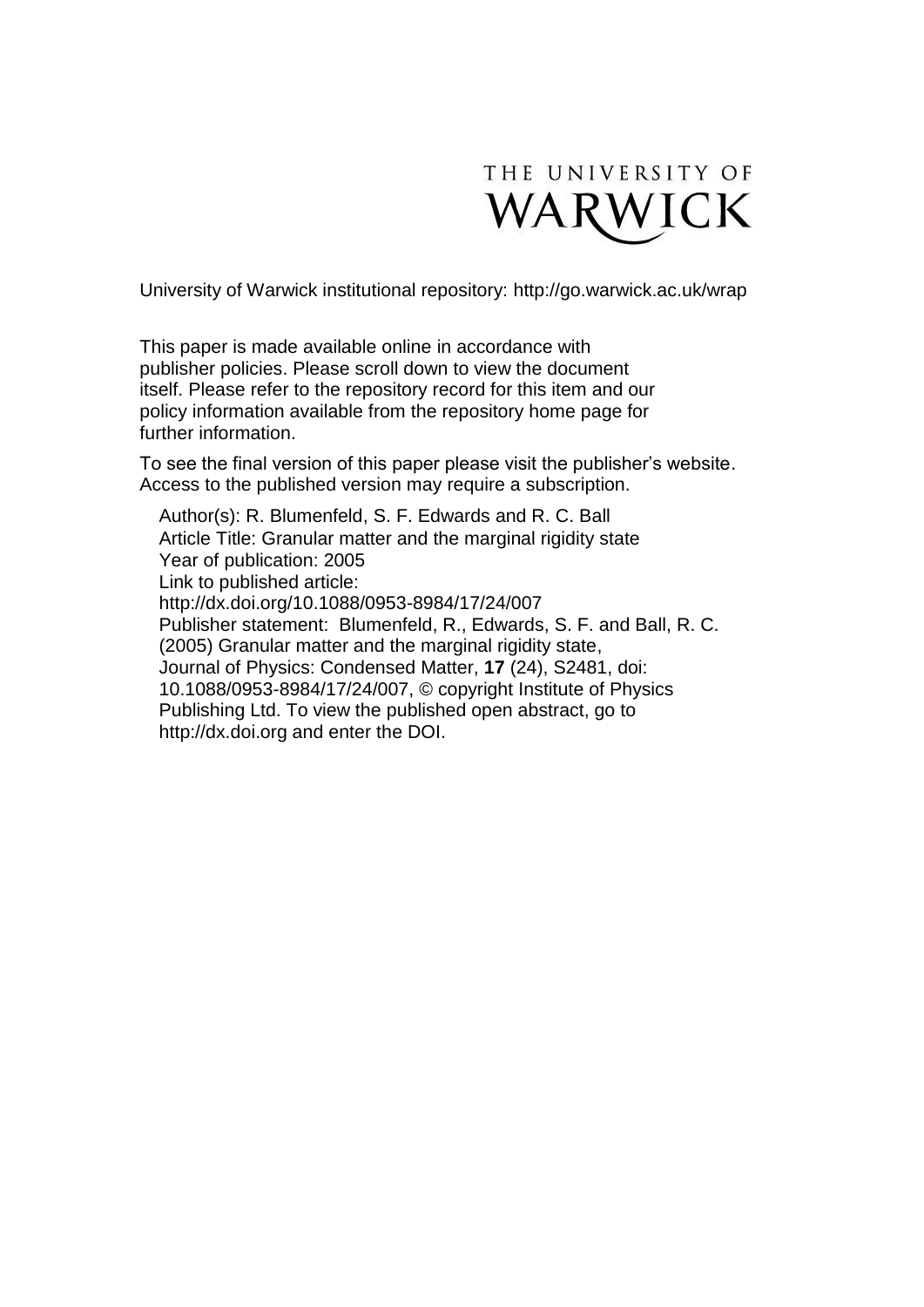## **Granular Matter and the Marginal Rigidity State.**

R Blumenfeld\*†, SF Edwards† and RC Ball\*,

*\*Department of Physics, University of Warwick, CV4 7AL Coventry, UK.*

*†Polymers and Colloids, Cavendish Laboratory, Madingley Road,*

*Cambridge CB3 0HE, UK.*

**Model experiments are reported on the build-up of granular piles in two dimensions. These show that as the initial density of falling grains is increased, the resulting pile has** *decreasing* **final density and its coordination number approaches the low value predicted for the theoretical marginal rigidity state. This provides the first direct experimental evidence for this state of granular matter. We trace the decrease in the coordination number to the dynamics within an advancing yield front between the consolidated pile and the falling grains. We show that the front's size increases with initial density, diverging as the marginal rigidity state is approached.**

Recent theoretical works<sup>1-5</sup> have suggested that a distinctive, Marginal Rigidity State exists for rigid cohesionless grains. This state is characterised by low connectivity and exhibits stress transmission governed by its geometry alone. It has yet to be established whether this applies to real granular matter, such as sand or grain, but it is a candidate to underpin recent success in modelling macroscopic stress transmission<sup>6,7</sup>. Here we present the first direct experimental evidence, from idealised granular systems in two dimensions as shown in figure 1, that the marginal solid state of matter does indeed exist. Our experiments also reveal a diverging lengthscale, suggesting the state is a critical phenomenon.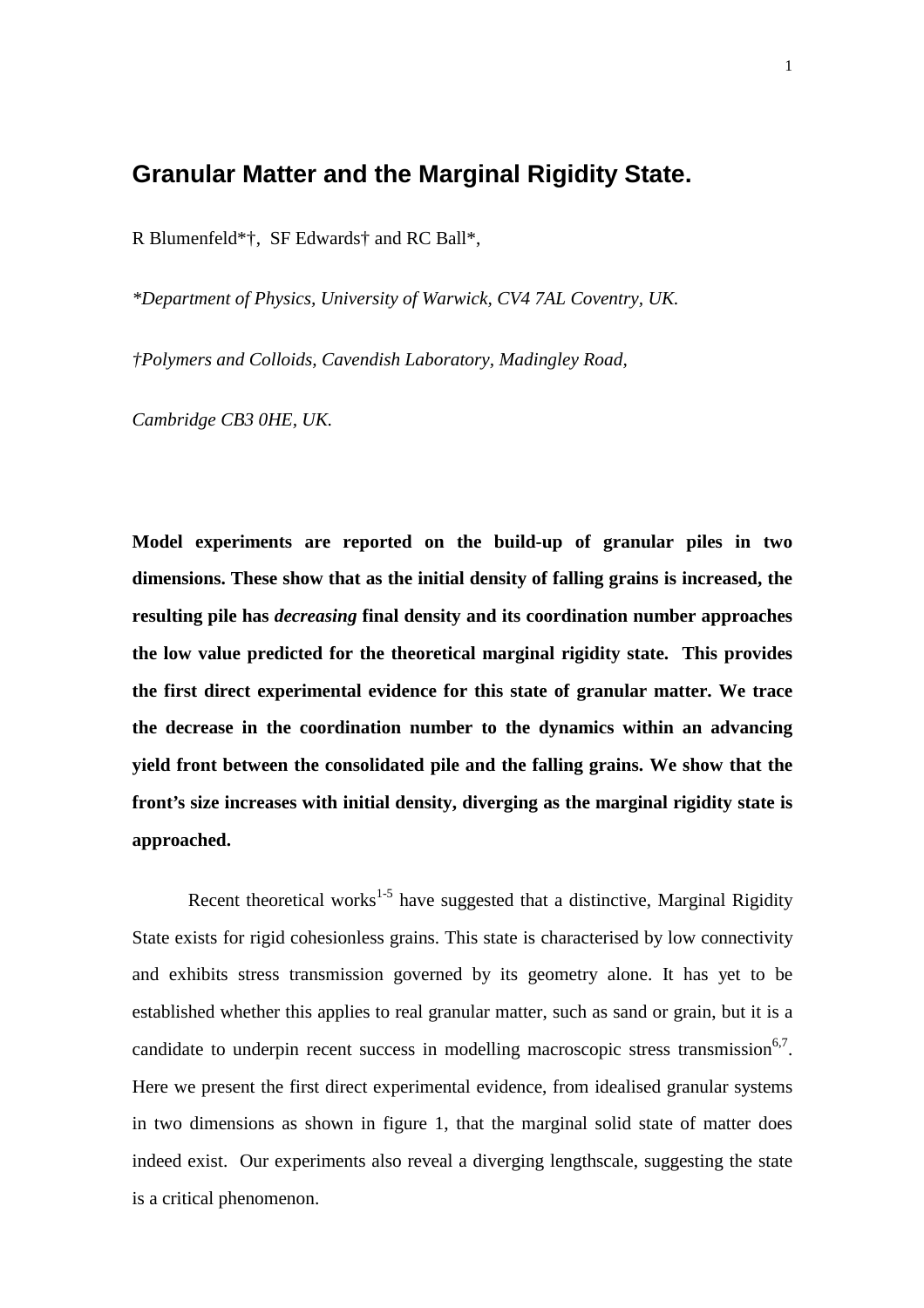The key idea behind this state is that rigid grains falling to form a pile will rearrange and consolidate, until their mean coordination number z reaches a critical value  $z_c$  at which the net force and torque on each grain can first be balanced by the intergranular forces. At this Marginal Rigidity State the forces, and hence the transmission of stress, are exactly determined by balance alone, without reference to any internal constitutive behaviour of the individual grains. This state separates fluid from conventional solid: so long as  $z < z_c$ , mechanical balance cannot in general be obtained and the system is fluid. By contrast when  $z > z_c$  the system can be mechanically balanced, but additional constraints are needed to determine the intergranular forces. The extra constraints usually come from constitutive stress-strain relations and consistency of the strain field, leading to stress transmission typical of traditional solids.

For convex grains with friction the critical coordination number predicted is notably low,  $z_c = 3$  and 4 in two and three dimensions respectively<sup>4</sup>. The corresponding values for sequential packing are 4 and 6, and regular sphere close packing gives even higher values of 6 and 12 respectively. Therefore, the coordination number is a key feature to test in order to identify the Marginal Rigidity State.

Our experiments are illustrated in Figure 1. In an analogue of free fall, grains were conveyed by the moving base until they encountered either the collecting boundary or its accumulating pile. Then the force of sliding friction relative to the moving base played a role analogous to gravitational force on a stationary mass. Figure 2a shows how the final density  $\rho_p$  of the resulting pile *decreases* with increasing the initial density  $\rho_i$  at which grains were fed in. We believe this decrease may be characteristic of a jamming system, and our discussion of the front below offers some insight as to how this comes about. A good empirical fit to the density given by

$$
\rho_p = 0.446 + 0.072 \ e^{-2.7 \ \rho_i} \ (1)
$$

and the extrapolated value at which the two densities match is given by  $\rho_c = 0.465(5)$ . This latter is the natural limiting density of our experimental series.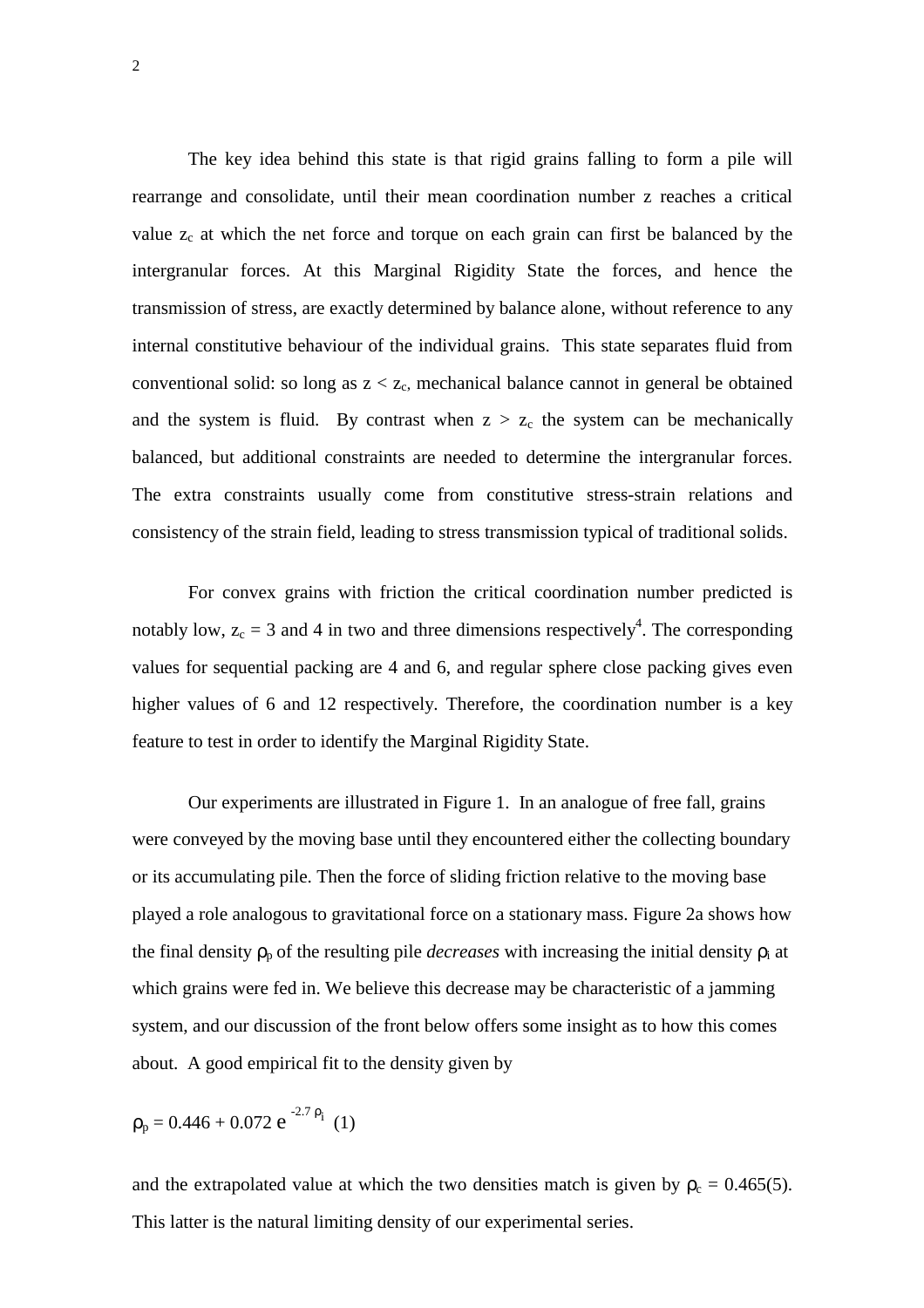Figure 2b shows how the coordination number z varies with initial density  $\rho_i$  in our experiments. The striking feature is that as  $\rho_i$  increases, z decreases towards an extrapolated value  $z(\rho_c) = 3.1$ , in qualitative agreement with the simple prediction  $z_c =$ 3 of marginal rigidity. We know of no other interpretation of how starting at higher density leads to lower coordination number of this value.

Due to their shape, our grains are just capable of forming double contacts, a complication that is not addressed by the theory for convex grains. We have counted these as two contacts each, whereas a double contact imposes only three constraints in total rather than four for two separate contacts: one constraint is thus 'wasted' per double contact. Counting coordination number as we have done, this means that the theoretically predicted critical coordination number  $z_c$  should be shifted (in two dimensions) to

$$
z_c = 3 + w_2 \ (2)
$$

where  $w_2$  is (without any double counting) the number of double contacts per grain. From our experiments we measured  $w_2 \approx 0.1$  with no significant dependence on  $\rho_i$ , leading to quantitative agreement of  $z_c$  with the extrapolated value  $z(\rho_c)$ .

At lower initial densities the measured coordination number rises with decreasing initial density, approaching  $z_0 = 3.7$  as  $\rho_i$  tends to zero. This is in fair agreement with the value 4 expected for sequential packing, where each arriving grain would come fully to rest with two contacts before another encounters the pile. Another way to view this would be that since each grain encounters an already rigid pile, one constraint is wasted out of the four from two contacts, in precise analogy to our discussion of double contacts above. In the experiments, we observe that occasionally an incoming grain will dislodge other previously stationary grains before settling down. Thus the positioning is not strictly sequential and this explains why the coordination number does not reach as high as 4.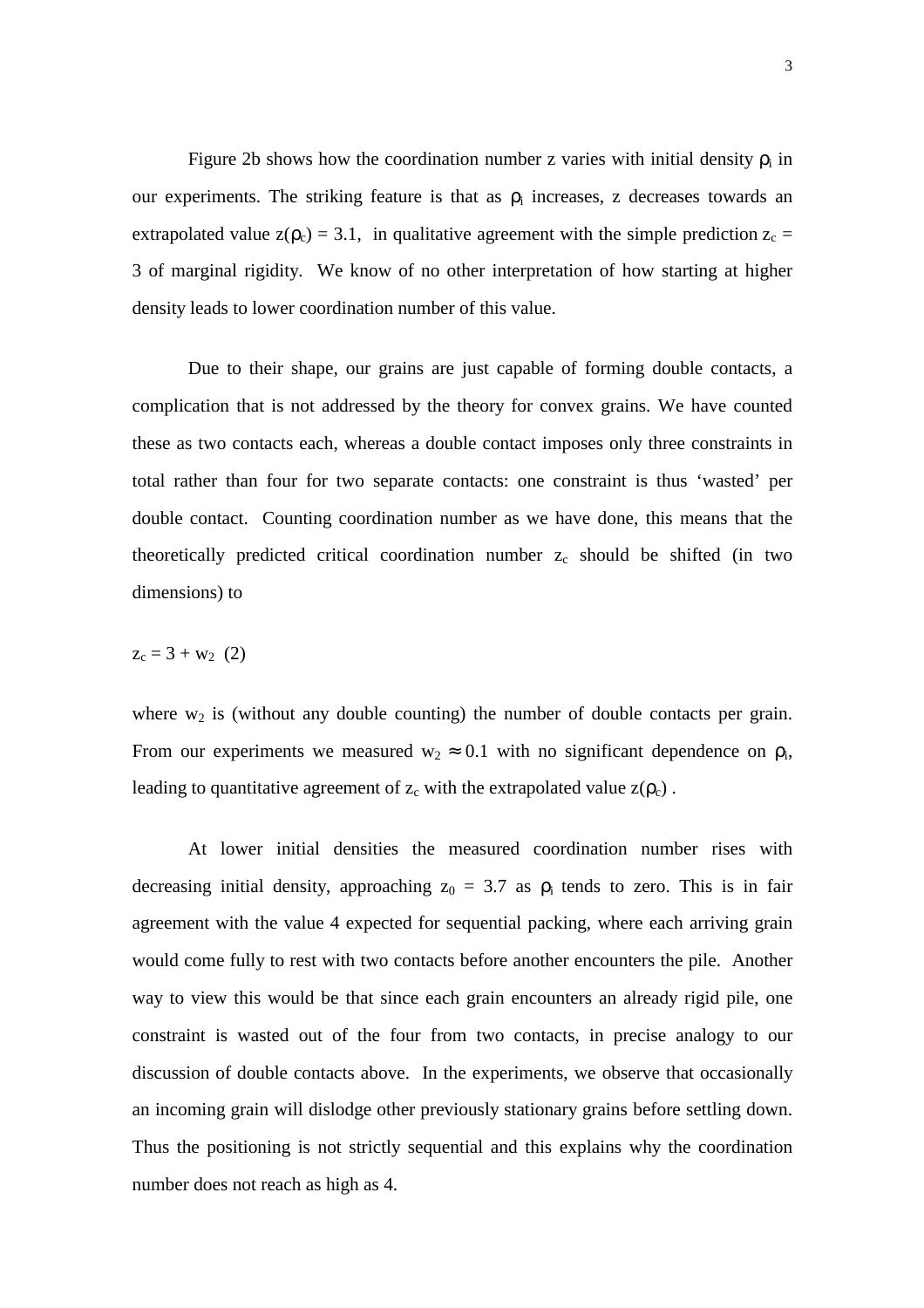At intermediate densities, the coordination numbers can be interpreted in terms of intermediate levels of constraint wastage. A constraint is wasted every time a new loop of contacts is closed where the corresponding jaw has only one hinge. Every wasted constraint introduces an ambiguity regarding the transmission of forces in the pile. A double contact is special in this respect, because its force ambiguity is localised within the closed doublet of particles and therefore does not affect macroscopic stress transmission. Precisely which wasted constraints preserve marginal rigidity in this way is an open question.

While the above results verify the existence of the Marginal Rigidity State, our experiments can also be interpreted on a macroscopic level in terms of a yield front that propagates ahead of the consolidated pile. We define the front, at any given moment, as all the grains that have already collided with the pile (and its connected front) but have not yet reached their final position in the consolidated configuration. Figure 1b shows three stages in the time evolution of a pile with its front coloured red. Figure 3a shows the front for three different values of  $\rho_i$ . It can be observed that the higher the initial density the deeper the front. In the sequential packing regime  $\rho_i \rightarrow 0$ , the front is less than a monolayer and each falling grain collides with an almost completely rigid pile, hence the significant constraint wastage and higher coordination number. At higher  $\rho_i$ , falling grains encounter a layer that is still rearranging: then the constraints from their contacts are less likely to be wasted, resulting in a lower final coordination number.

We characterised the front by its mass per unit width of the base, m, whose increase with  $\rho_i$  can be seen in the main plot of Figure 3b. On the basis of this data and a simple theory presented below, we conjecture that the front size in an infinite system diverges as  $\Delta \rho = \rho_n - \rho_i \rightarrow 0$ . In our experiments the front size approaches our (limited) system size by  $\rho_i = 0.3$ .

We can estimate theoretically the divergence as  $\Delta \rho \rightarrow 0$  of the front depth  $\xi$  by considering the time available for grains to rearrange whilst in the front. From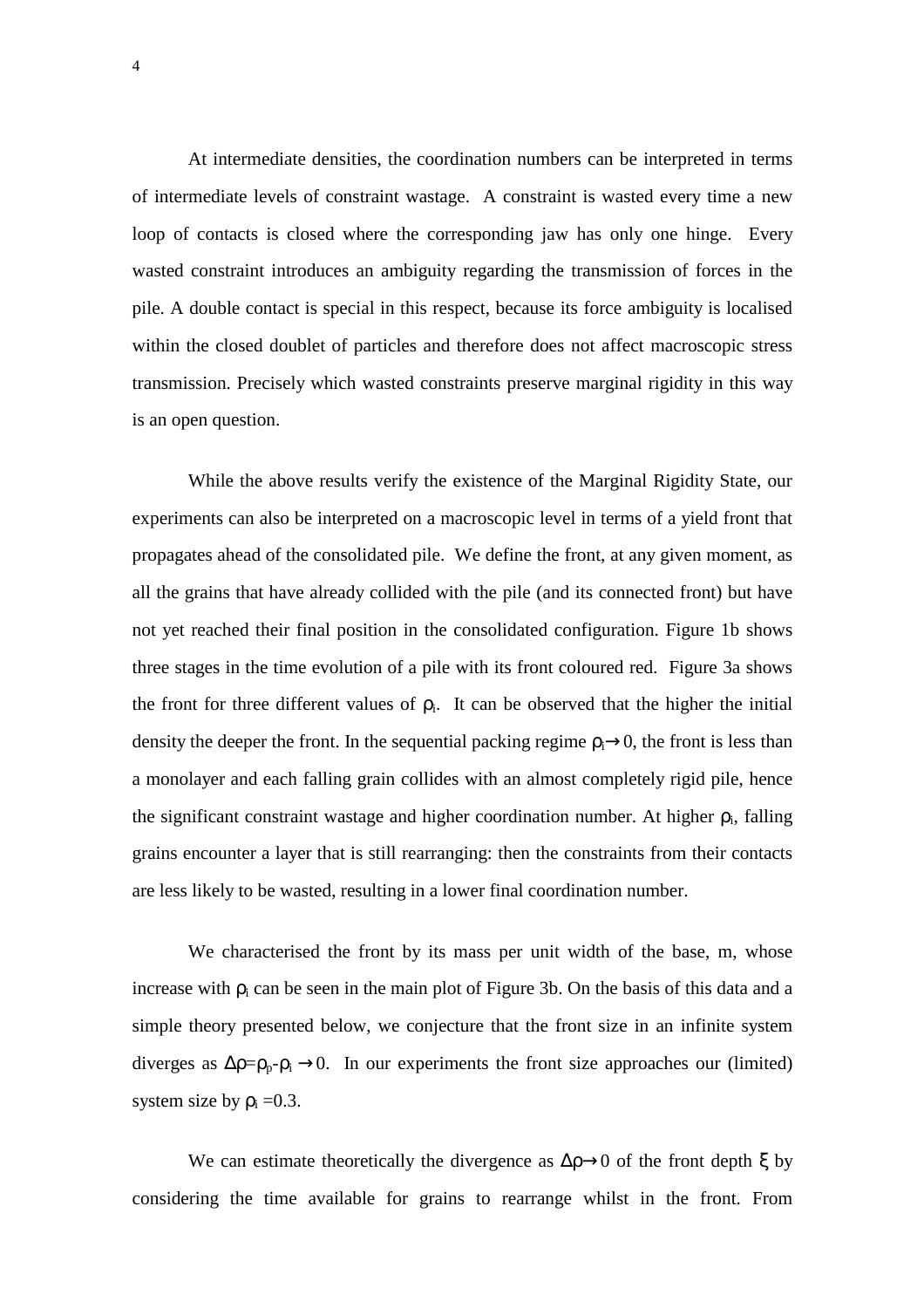conservation of grains it follows that the mean velocity of grains *relative to the moving front* is approximately  $v_r = v_0(\rho_p + \rho_i)/(2\Delta\rho)$ , where  $v_0$  is the speed of the falling grains relative to the pile. The *time* a grain resides in the front is then estimated by  $\tau \approx \xi/v_r$ . In this time the maximum sideways displacement that a grain can achieve is of order  $\Delta r \approx$  $\tau v_0$ , in terms of which we can now express the front width as

$$
\xi \approx \Delta r \, (\rho_p + \rho_i \, )/(2\Delta \rho) \tag{3}.
$$

We would expect ∆r to be of order a grain size for reorganisation of the grain distribution to be achieved from the feed into the pile, and certainly by experimental observation we are confident that if  $\Delta r \rightarrow 0$  as  $\Delta \rho \rightarrow 0$ , it does so only very slowly. Hence we are led to the front width diverging as

$$
\xi \propto \Delta \rho^{\nu} \tag{4}
$$

with  $v=1$  if  $\Delta r$  is set by the grain size.

The very existence of a diverging front size as the marginally rigid state is approached strongly suggests that the latter is a continuous critical point, analogous to various self-organising critical systems. If so the exponent ν should be insensitive to details of the grains, corresponding to a new universality class, but it should be sensitive to the two dimensional nature of our experiments and to the dominance of friction over inertia and hydrodynamics.

We believe that three dimensional experiments would give similar results, and the classic experiment of Bernal and Mason<sup>8</sup> should be noted. They have found that loose packing of ball bearings within a rolled cylinder with dimpled sides gave  $z = 5.5$ , a value which is intermediate between the Marginal Rigidity values  $z_c = 4$  with friction and  $z_c = 6$  for frictionless spheres, and below that of sequential packing,  $z=6$ . While to measure coordination number *in situ* in three dimensions is harder, the front depth may be easier to measure via the density profile.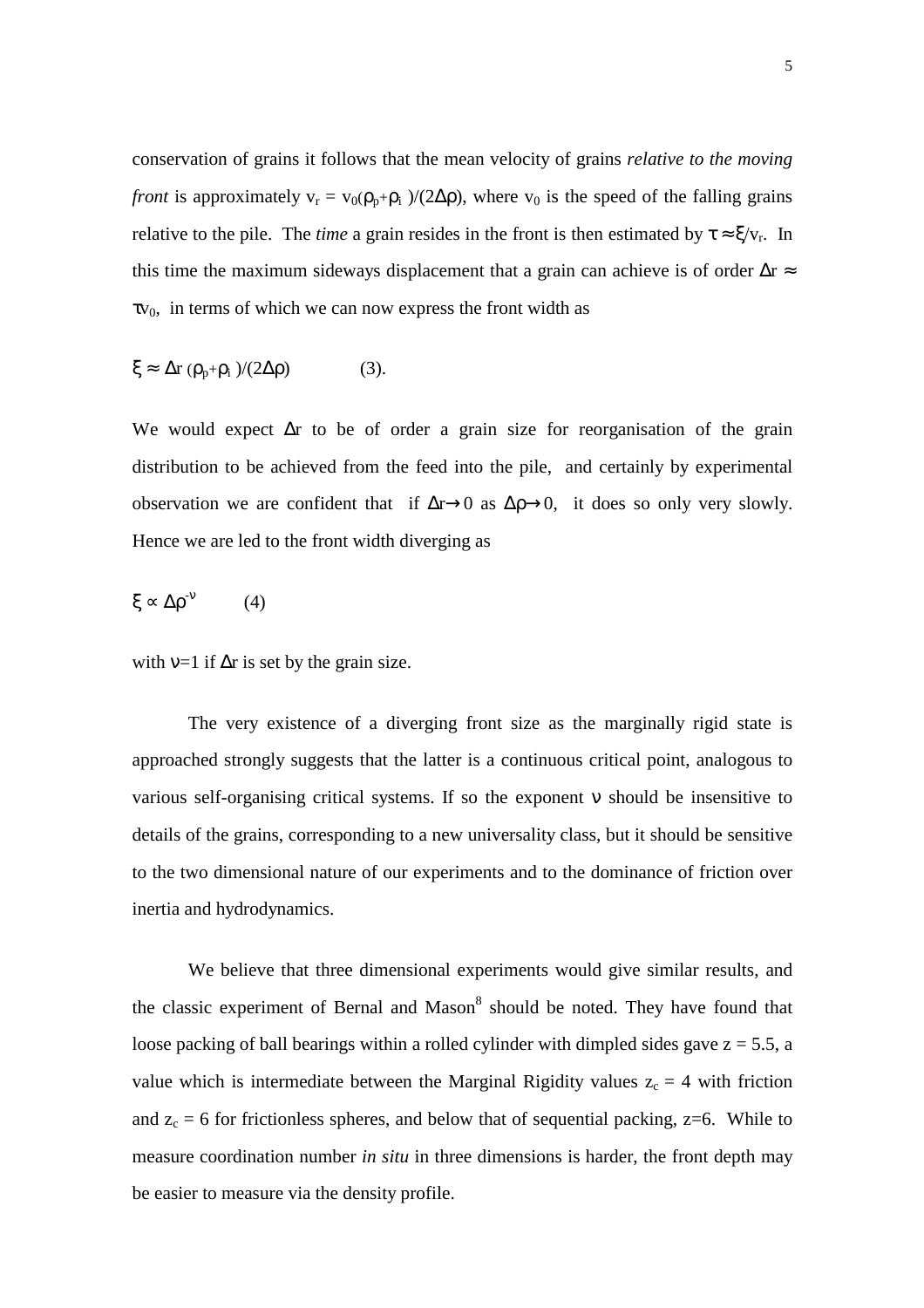## **Methods**

Model noncircular grains of approximately  $1.5\pm0.2$ cm<sup>2</sup> were cut from  $1.6\pm0.2$ mm cardboard using a stainless steel punch. The fibrous nature of the cardboard ensured that the cut edges gave high coefficient of intergranular friction, which we estimated from slipping tests to be at least 50. The experiment was carried out on a horizontal glass plate, with the pile building up within a  $\sqcup$ -shaped collector surface of similar material (see figure 1) and internal dimensions approximately  $18x24cm^2$ . The grains were initially placed on a thin transparent film lying on top of the plate at a notionally random distribution subject to the requirement of no contacts and reasonably uniform density.

The 'free falling' grains were conveyed towards the collector at an approximate speed of 0.5m/min (maximum): at high initial densities this was done by moving the collector towards the grains. At low initial densities the film was moved towards the stationary collector, and the 'initial' distribution of grains was created only as it approached the pile. Winding mechanisms proved vulnerable to stick-slip motion of the film and were rejected in favour of driving the experiment directly by hand: care was taken to maintain a constant advance rate and particularly to avoid relative transverse motion between the collector surface and the free falling grains. The slow fall rate ensured both negligible grain deformation and minimisation of inertial effects.

The data was accumulated in the form of photographs of the growing pile, taken at regular intervals during the process, and a photograph of the consolidated final pile. For each final pile we have counted its grains, the boundary grains, the contacts and the double contacts. Because the theoretical predictions of coordination number are based fundamentally on the expectation of three constraints per grain at the marginal state, we measured coordination number as 2x(total number of contacts)/(total number of grains), which, if calculating coordination from individual grains, means double counting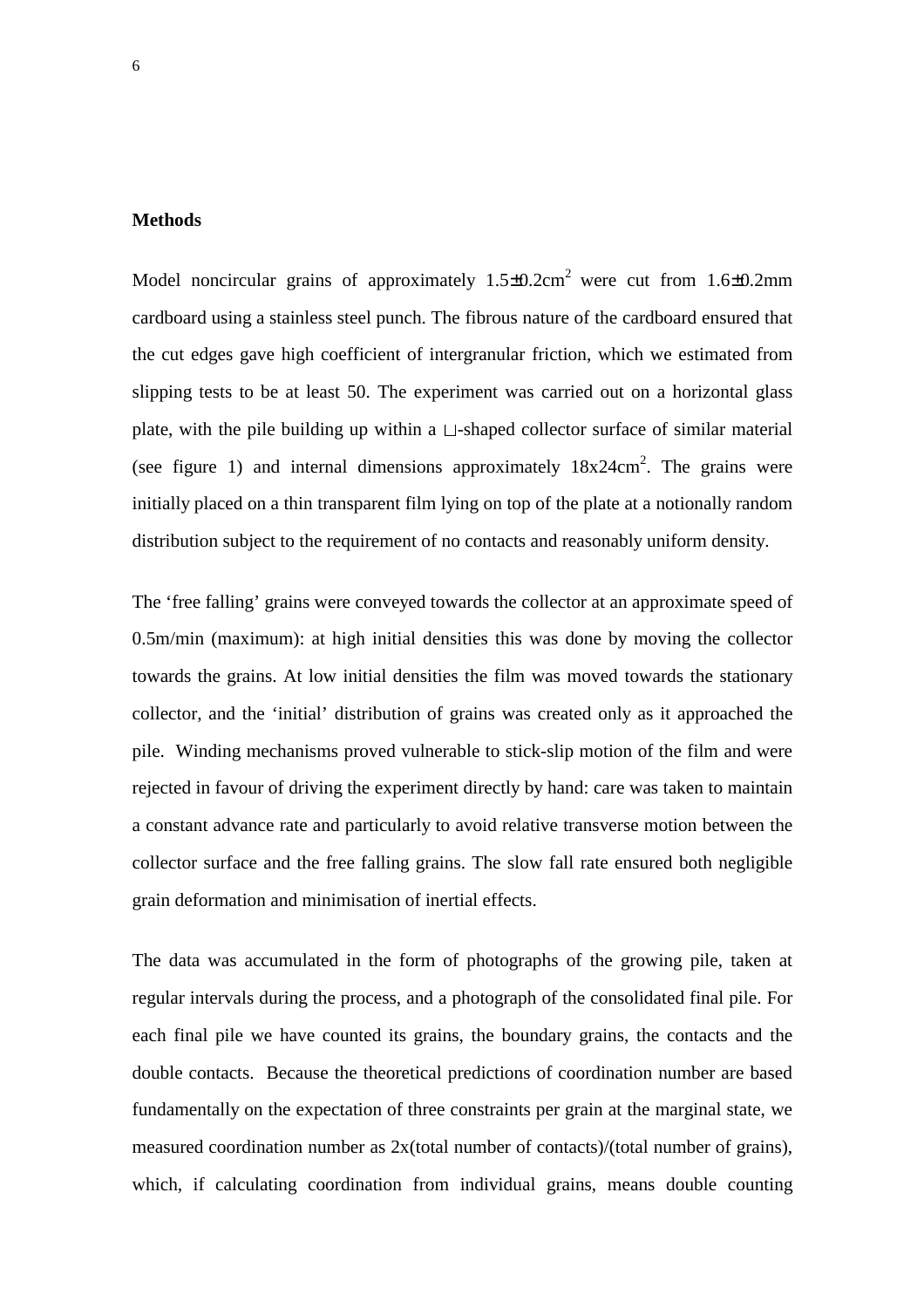coordinations from a grain to the boundary. The (relatively few) double contacts were counted as two separate contacts.

The photographs taken during each piling process were used to identify the yield front by comparing the intermediate positions of the grains to their position in the final pile. The comparison was done by superposing the two photographs on top of a lightbox and determining overlaps by eye.

References:

- 1. Edwards S. F. & Oakshot R. B., The transmission of stress in an aggregate, *Physica* **D 38**, 88 (1989).
- 2. Edwards S. F. & Mounfield C. C., A theoretical model for the stress distribution in granular matter, *Physica* **A 226**, 1-33 (1996).

3. Edwards S. F. & Grinev D. V., Statistical mechanics of stress transmission in disordered granular arrays, *Phys. Rev. Lett.* **82**, 5397 (1999).

4. Ball R. C., The propagation of stress through static powders, in *Structures and Dynamics of Materials in the Mesoscopic Domain*, eds. Lal M., Mashelkar R. A., Kulkarni B. D. & Naik V. M. (Imperial College Press, London 1999).

5. Ball R. C. & Blumenfeld R., The stress field in granular systems: Loop forces and potential formulation, *Phys. Rev. Lett.,* submitted.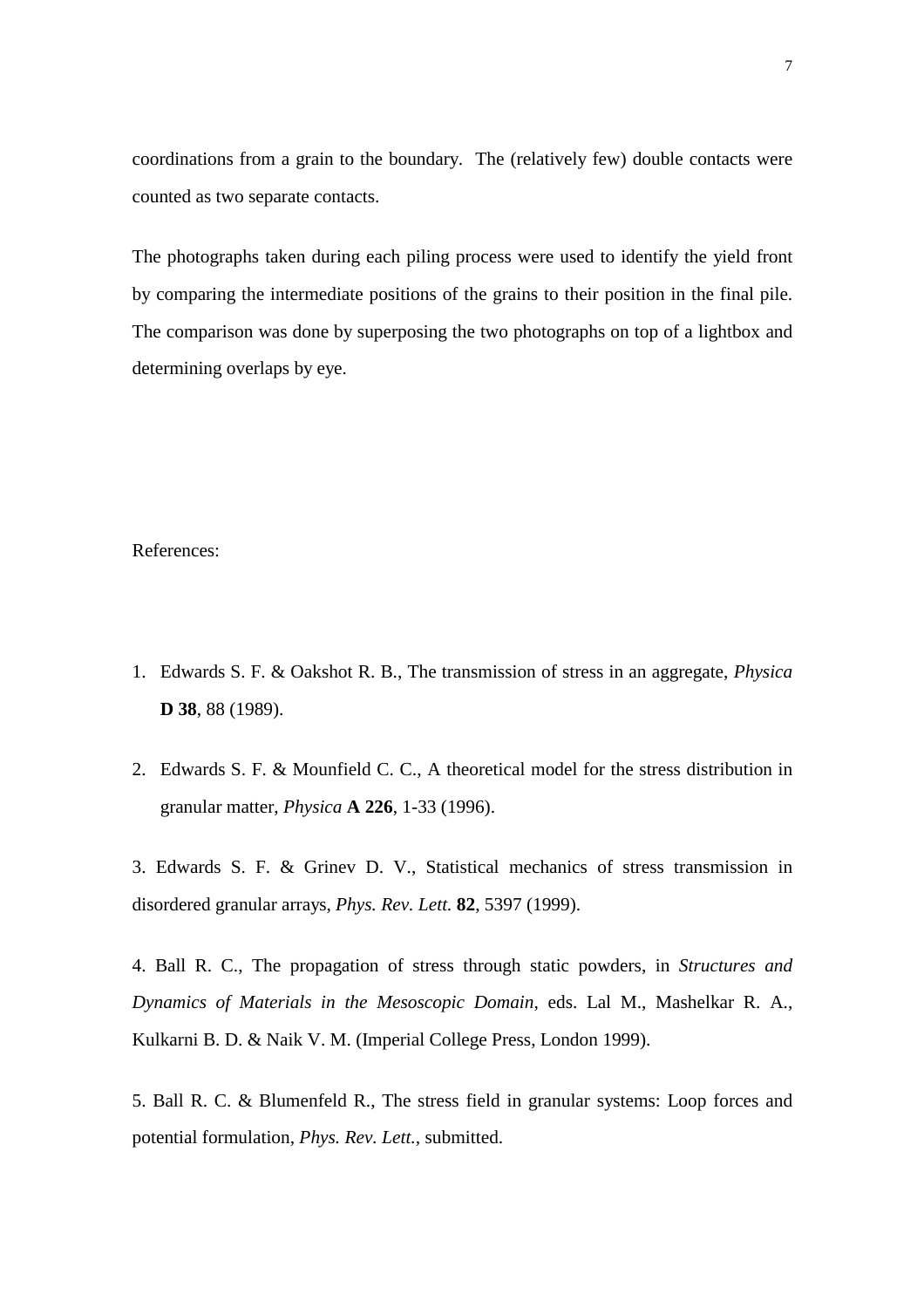6. Wittmer J. P., Claudin P., Cates M.E. & Bouchaud, J.-P., An explanation for the central stress minimum in sand piles, *Nature* **382**, 336-338 (1996).

7. Vanel L, Claudin P, Bouchaud JP, Cates ME, Clement E, Wittmer JP, Stresses in silos: Comparison between theoretical models and new experiments, *Phys. Rev. Lett.* **84**, 1439-1442 (2000).

8. Bernal J.D. & MasonJ., Packing of Spheres, *Nature* **188**, 908-909 (1960).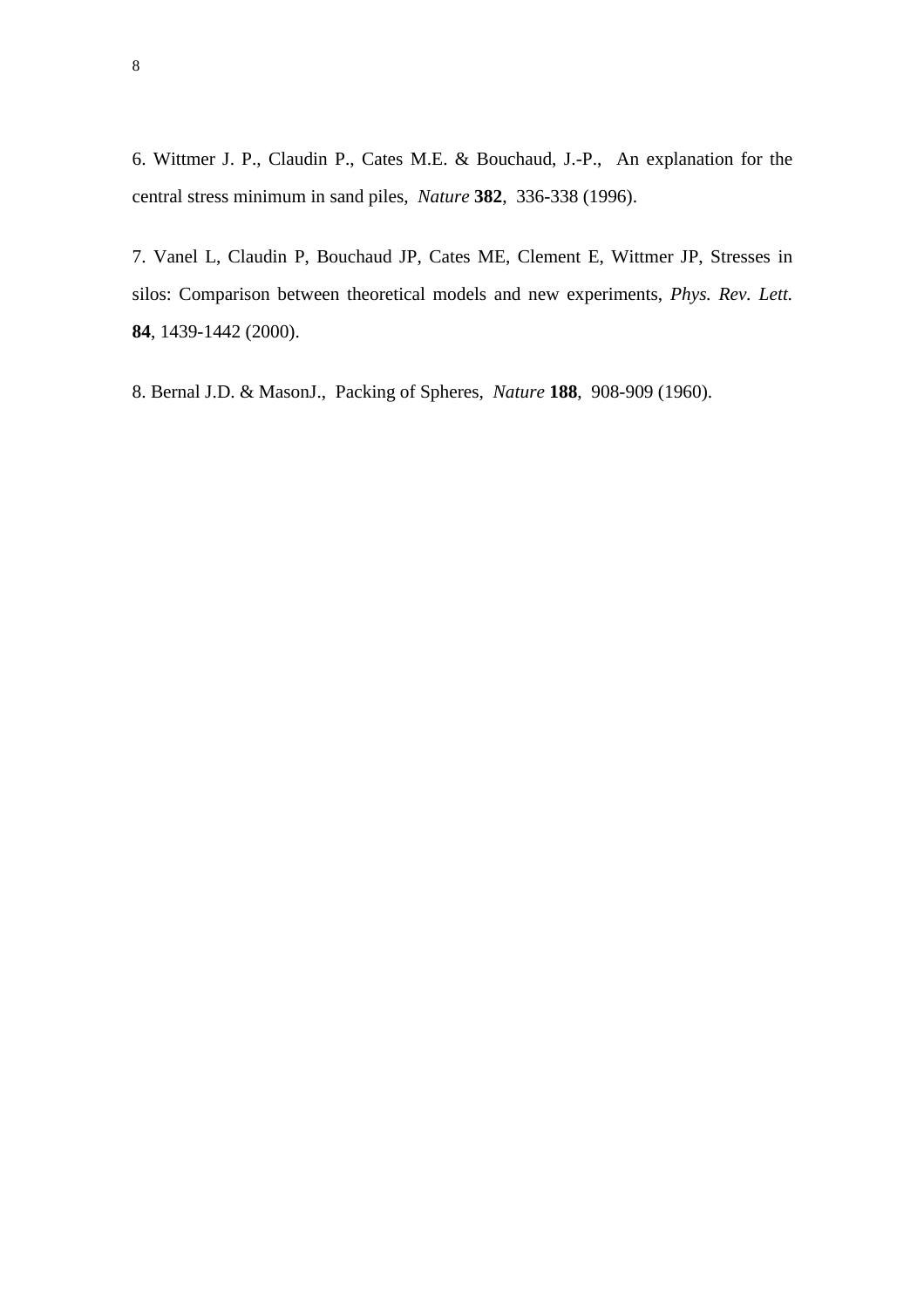

## **a b**

Figure 1 The experiment. **a**, Sketch of our experimental setup: cardboard grains are conveyed by a moving surface towards a stationary  $\Box$ -shaped collector of similar material. The grains are effectively rigid, with high mutual friction, and the slow advance rate minimises inertial effects. **b**, The growth of a pile, with time running from top image to bottom. The grains coloured blue are in an analogue of free free fall, comoving with the base towards the growing pile. The white grains have come permanently to rest, and friction relative to the base supplies an analogue of gravitational force. The grains coloured red have not fully consolidated (see also figure 3).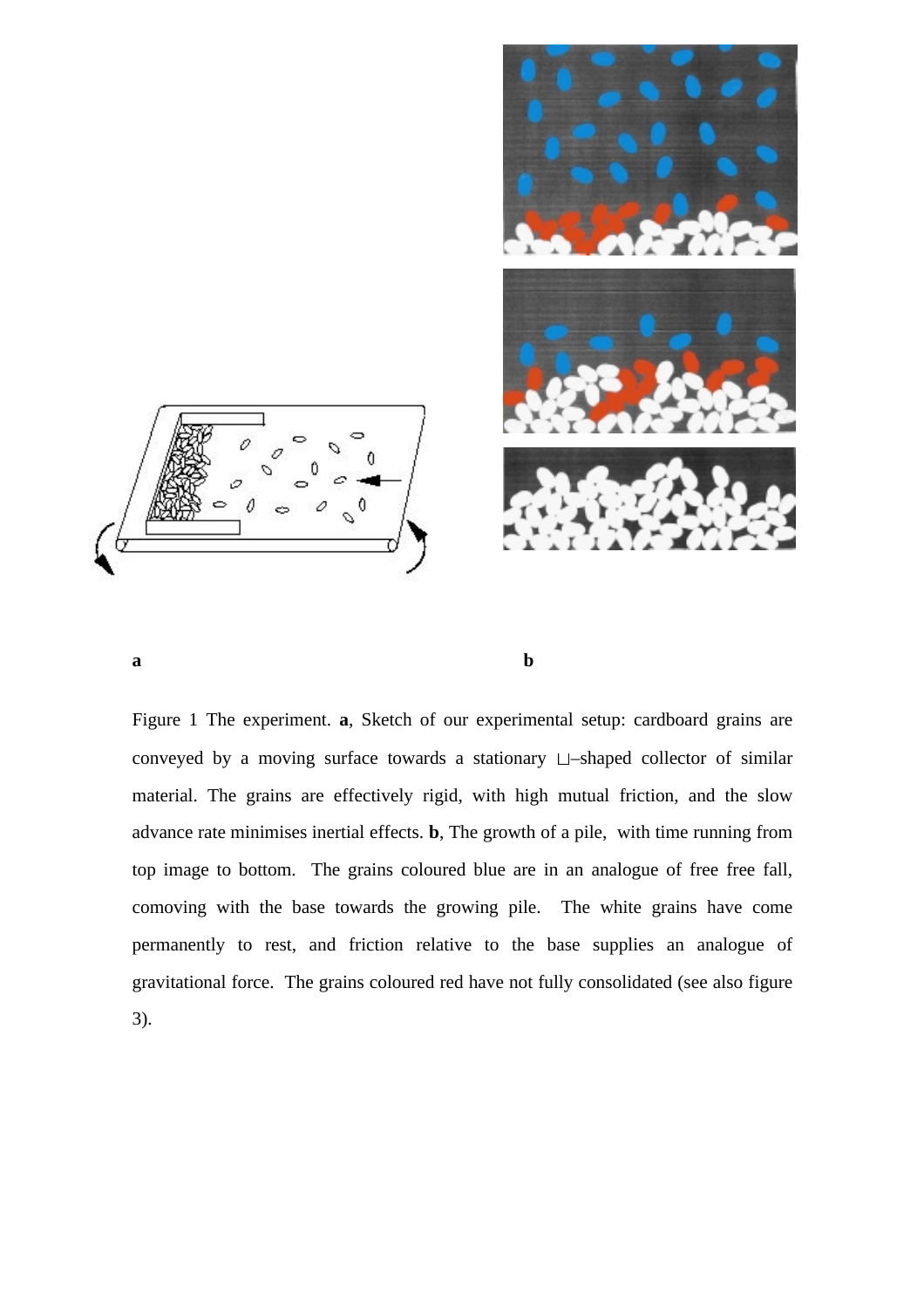

**a b**

Figure 2 The behaviour of the consolidated pile. **a**, The final density of the consolidated pile,  $\rho_{\rho}$ , as a function of the initial density of the free falling grains,  $\rho_{\rho}$ . We suggest the decreasing behaviour is characteristic of the jamming nature of our system. The line interpolating the experimental points is the numerical fit given in eq. (1), and the circled point is where the initial and final densities extrapolate to equal, at density  $\rho_c$  = 0.465(5), which is the natural limiting density of our experiments. **b**, The mean coordination number z of each consolidated pile as a function of the initial density,  $\rho$ <sub>i</sub>. The data extrapolate to z = 3.1 at the limiting density  $\rho_c$ , in good agreement with prediction for the marginal rigidity state. The coordination number approaches  $z=3.7$  in the zero density limit, which approximates to sequential packing. In both figures 2 and 3 the error bars reflect one standard error in the mean from several repetitions of the experiment.